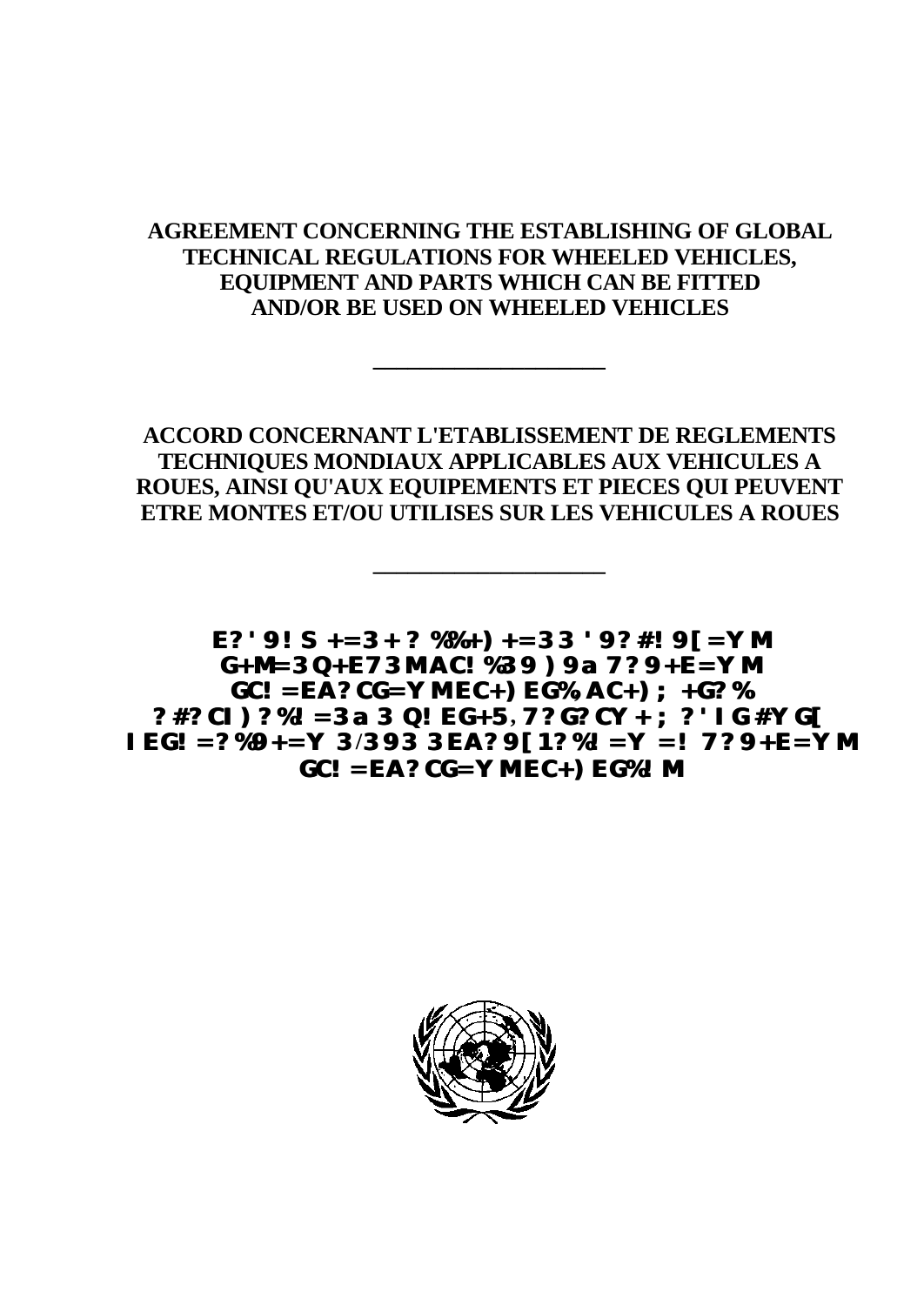# **AGREEMENT CONCERNING THE ESTABLISHING OF GLOBAL TECHNICAL REGULATIONS FOR WHEELED VEHICLES, EQUIPMENT AND PARTS WHICH CAN BE FITTED AND/OR BE USED ON WHEELED VEHICLES**

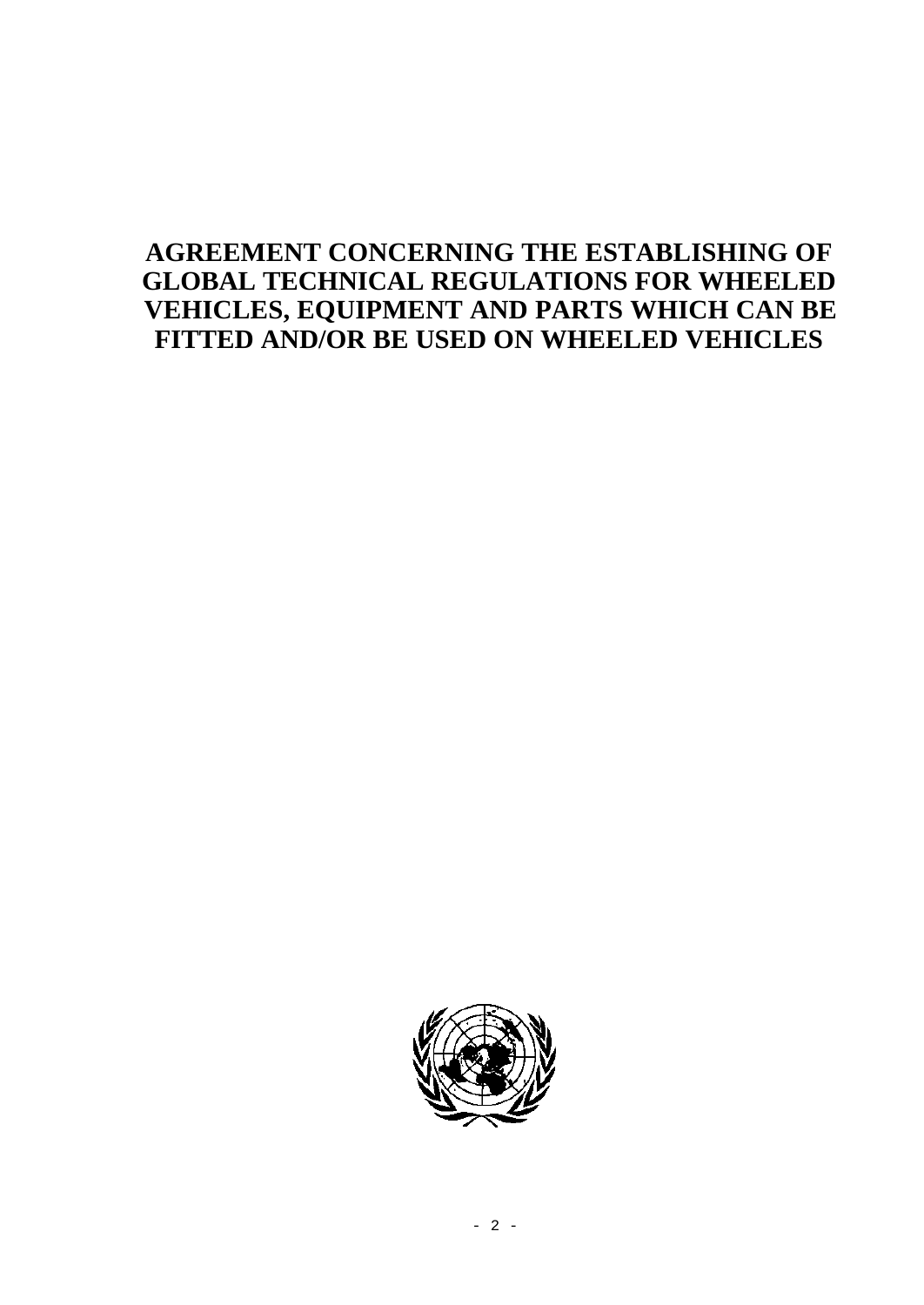## **AGREEMENT CONCERNING THE ESTABLISHING OF GLOBAL TECHNICAL REGULATIONS FOR WHEELED VEHICLES, EQUIPMENT AND PARTS WHICH CAN BE FITTED AND/OR BE USED ON WHEELED VEHICLES**

## **PREAMBLE**

#### THE CONTRACTING PARTIES,

HAVING DECIDED to adopt an Agreement to establish a process for promoting the development of global technical regulations ensuring high levels of safety, environmental protection, energy efficiency and anti-theft performance of Wheeled Vehicles, Equipment and Parts which can be fitted and/or be used on Wheeled Vehicles;

HAVING DECIDED that such process shall also promote the harmonization of existing technical regulations, recognizing the right of subnational, national and regional authorities to adopt and maintain technical regulations in the areas of health, safety, environmental protection, energy efficiency and anti-theft performance that are more stringent than those established at the global level;

HAVING AUTHORIZATION to enter into such an Agreement under paragraph 1(a) of the Terms of Reference of the UN/ECE and Chapter XIII of the Rules of Procedure of the UN/ECE, Rule 50;

RECOGNIZING that this Agreement does not prejudice the rights and obligations of a Contracting Party under existing international agreements on health, safety and environmental protection;

RECOGNIZING that this Agreement does not prejudice the rights and obligations of a Contracting Party under the agreements under the World Trade Organization (WTO), including the Agreement on Technical Barriers to Trade (TBT), and intending to establish global technical regulations under this agreement, as a basis for their technical regulations in a manner consistent with these agreements;

INTENDING that Contracting Parties to this Agreement use the global technical regulations established under this Agreement as a basis for their technical regulations;

RECOGNIZING the importance to public health, safety and welfare of continuously improving and seeking high levels of safety, environmental protection, energy efficiency and anti-theft performance of wheeled vehicles, equipment and parts which can be fitted and/or be used on wheeled vehicles, and the potential value to international trade, consumer choice and product affordability of increasing convergences in existing and future technical regulations and their related standards;

RECOGNIZING that governments have the right to seek and implement improvements in the level of health, safety and environmental protection, and to determine whether the global technical regulations established under this Agreement are suitable for their needs;

RECOGNIZING the important harmonization work already carried out under the 1958 Agreement;

RECOGNIZING the interest and expertise in different geographic regions regarding safety, environmental, energy and anti-theft problems and methods of solving those problems, and the value of that interest and expertise in developing global technical regulations to aid in achieving those improvements and in minimizing divergences;

DESIRING to promote the adoption of established global technical regulations in developing countries, taking into account the special issues and circumstances for those countries, and in particular the least developed of them;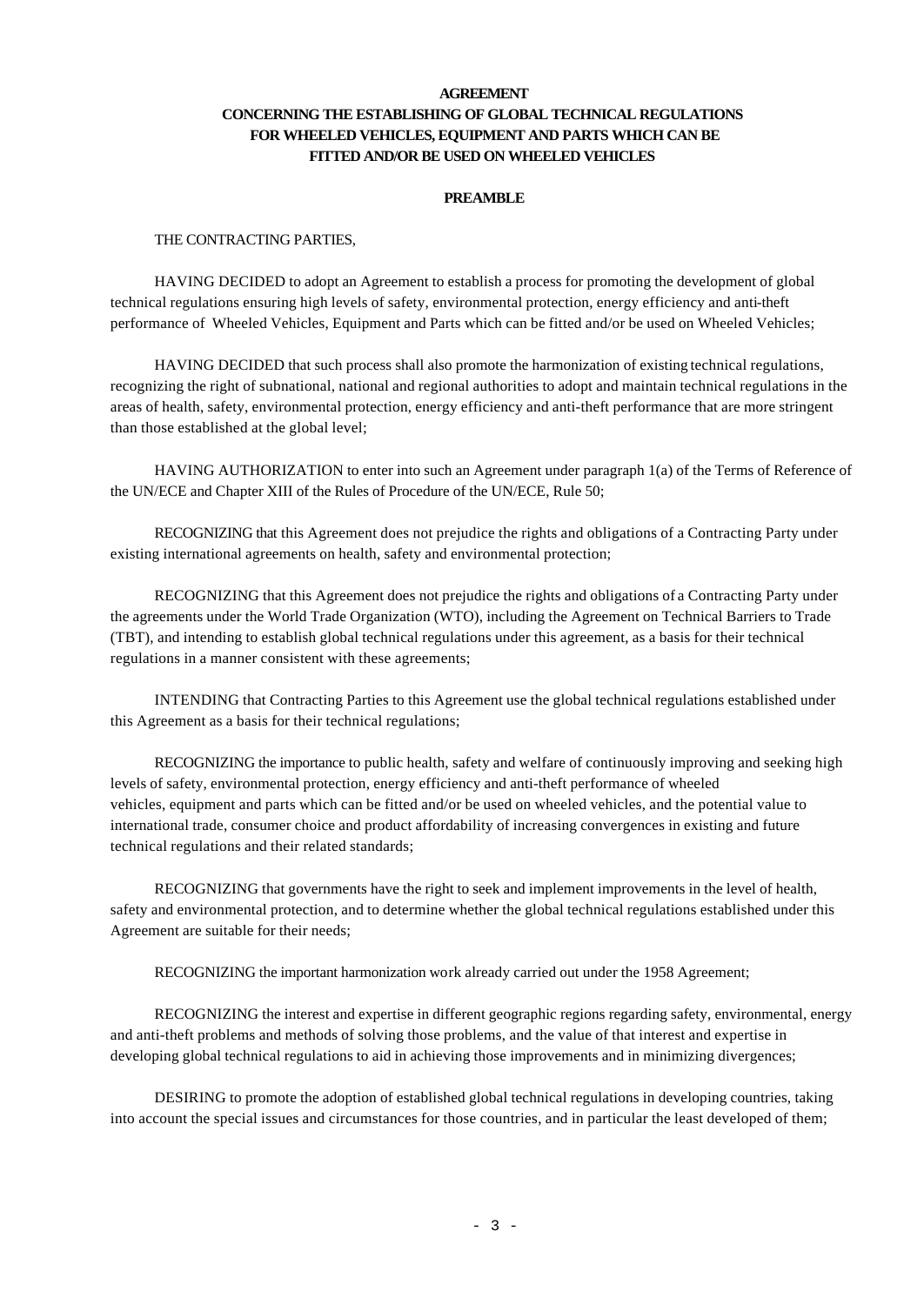DESIRING that the technical regulations applied by the Contracting Parties be given due consideration through transparent procedures in developing global technical regulations, and that such consideration include comparative analyses of benefits and cost effectiveness;

RECOGNIZING that establishing global technical regulations providing high levels of protection will encourage individual countries to conclude that those Regulations will provide the protection and performance needed within their jurisdiction;

RECOGNIZING the impact of the quality of vehicle fuels on the performance of vehicle environmental controls, human health, and fuel efficiency; and

RECOGNIZING that the use of transparent procedures is of particular importance in developing global technical regulations under this Agreement and that this development process must be compatible with the regulatory development processes of the Contracting Parties to this Agreement;

HAVE AGREED as follows:

## **ARTICLE 1**

#### **PURPOSE**

1.1. The purpose of this Agreement is:

- 1.1.1. To establish a global process by which Contracting Parties from all regions of the world can jointly develop global technical regulations regarding the safety, environmental protection, energy efficiency, and anti-theft performance of wheeled vehicles, equipment and parts which can be fitted and/or be used on wheeled vehicles;
- 1.1.2. To ensure that, in developing global technical regulations, due and objective consideration is given to the existing technical regulations of Contracting Parties, and to the UN/ECE Regulations;
- 1.1.3. To ensure that objective consideration is given to the analysis of best available technology, relative benefits and cost effectiveness as appropriate in developing global technical regulations;
- 1.1.4. To ensure that the procedures used in developing global technical regulations are transparent;
- 1.1.5. To achieve high levels of safety, environmental protection, energy efficiency, and anti-theft performance within the global community, and to ensure that actions under this Agreement do not promote, or result in, a lowering of these levels within the jurisdiction of Contracting Parties, including the subnational level;
- 1.1.6. To reduce technical barriers to international trade through harmonizing existing technical regulations of Contracting Parties, and UN/ECE Regulations, and developing new global technical regulations governing safety, environmental protection, energy efficiency and anti-theft performance of wheeled vehicles, equipment and parts which can be fitted and/or be used on wheeled vehicles, consistent with the achievement of high levels of safety and environment protection and the other above-stated purposes; and
- 1.1.7. To ensure that, where alternative levels of stringency are needed to facilitate the regulatory activities of certain countries, in particular developing countries, such needs are taken into consideration in developing and establishing global technical regulations.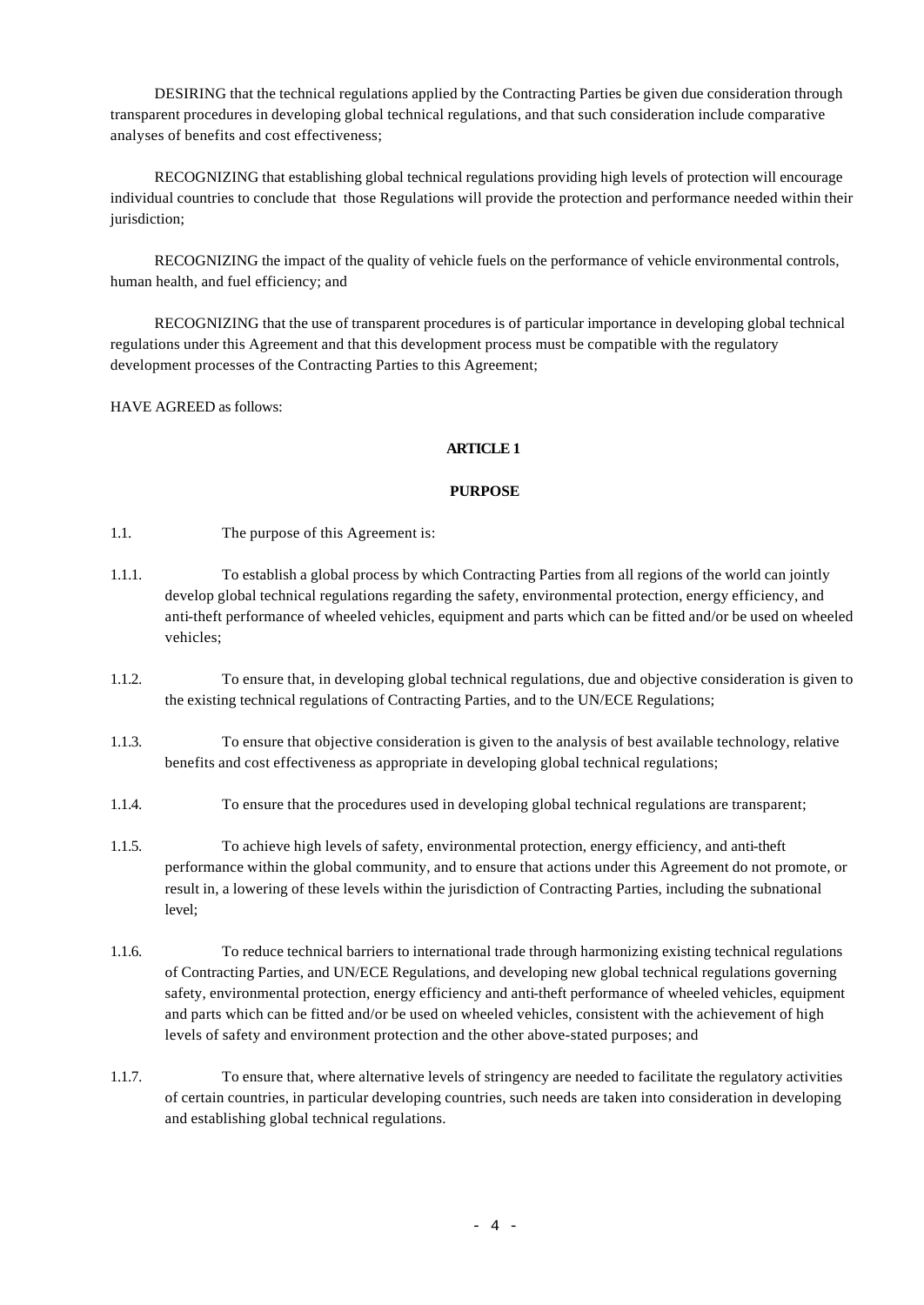1.2. This Agreement is to operate in parallel with the 1958 Agreement, without affecting the institutional autonomy of either Agreement.

## **ARTICLE 2**

## **CONTRACTING PARTIES AND CONSULTATIVE STATUS**

- 2.1. Countries that are members of the Economic Commission for Europe (UN/ECE), regional economic integration organizations that are set up by ECE member countries and countries that are admitted to the ECE in a consultative capacity in accordance with paragraph 8 of the ECE's Terms of Reference, may become Contracting Parties to this Agreement.
- 2.2. Countries that are members of the United Nations and that participate in certain activities of the ECE in accordance with paragraph 11 of the ECE?s Terms of Reference, and regional economic integration organizations set up by such countries, may become Contracting Parties to this Agreement.
- 2.3. Any specialized agency and any organization, including intergovernmental organizations and nongovernmental organizations, that have been granted consultative status by the Economic and Social Council of the United Nations, may participate in that capacity in the deliberations of any Working Party during consideration of any matter of particular concern to that agency or organization.

## **ARTICLE 3**

#### **EXECUTIVE COMMITTEE**

- 3.1. The representatives of Contracting Parties shall constitute the Executive Committee of this Agreement and shall meet at least annually in that capacity.
- 3.2. The Rules of Procedure of the Executive Committee are set forth in Annex B to this Agreement.
- 3.3. The Executive Committee shall:
- 3.3.1. be responsible for the implementation of this Agreement, including the setting of priorities for activity under this Agreement;
- 3.3.2. consider all recommendations and reports by Working Parties regarding the establishment of global technical regulations under this Agreement; and
- 3.3.3. fulfil such other functions as may be appropriate under this Agreement.
- 3.4. The Executive Committee shall have the final authority to decide whether to list regulations in the Compendium of Candidate global technical regulations and to establish global technical regulations under this Agreement.
- 3.5. The Executive Committee shall, in discharging its functions, use information from all relevant sources when the Committee deems it appropriate to do so.

## **ARTICLE 4**

## **CRITERIA FOR TECHNICAL REGULATIONS**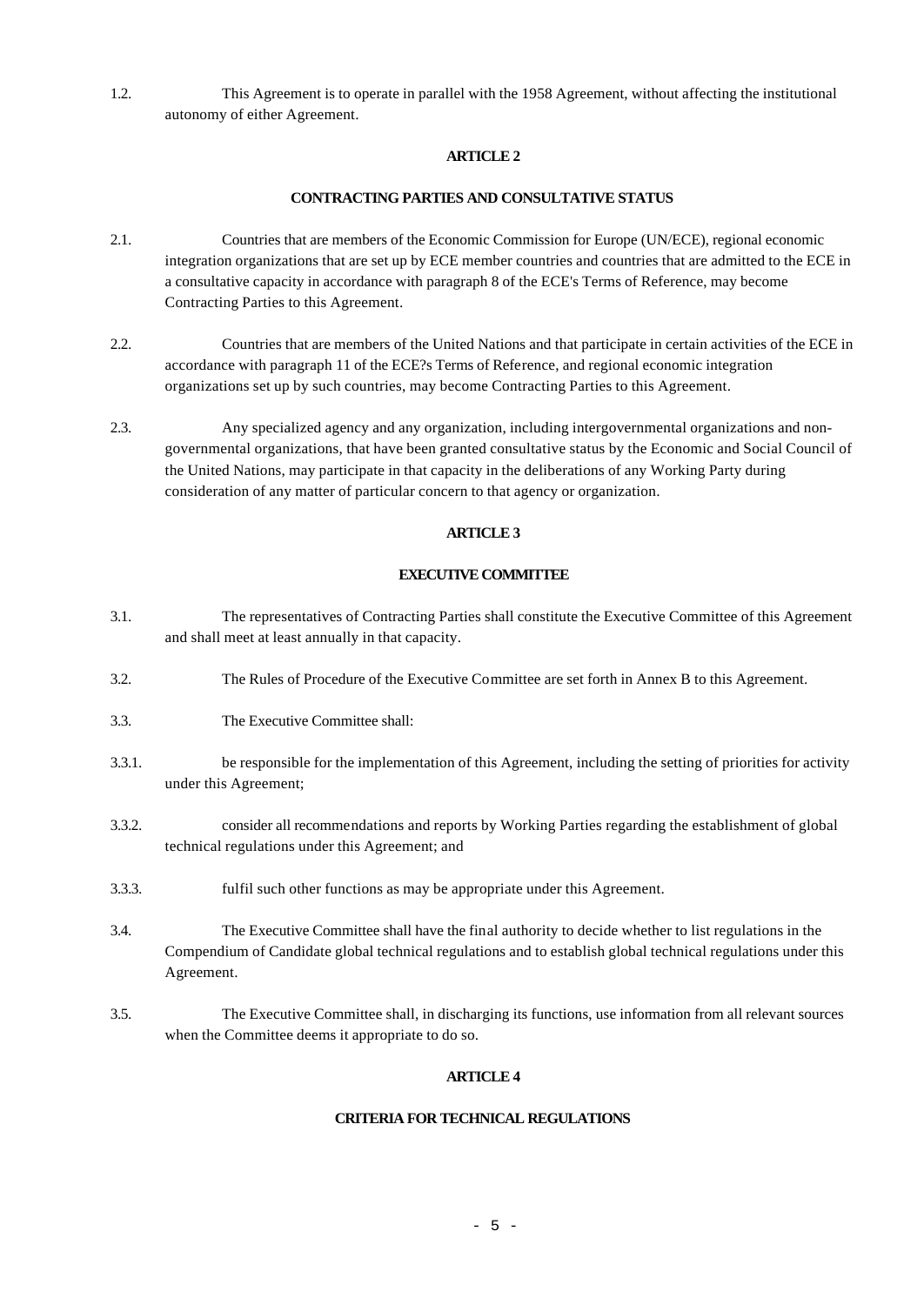- 4.1. To be listed under Article 5 or established under Article 6, a technical regulation shall meet the following criteria:
- 4.1.1. provide a clear description of the wheeled vehicles, equipment and/or parts which can be fitted and/or be used on wheeled vehicles and which are subject to the regulation.
- 4.1.2. contain requirements that:
- 4.1.2.1. provide for high levels of safety, environmental protection, energy efficiency or anti-theft performance; and
- 4.1.2.2. wherever appropriate, are expressed in terms of performance instead of design characteristics.
- 4.1.3. include:
- 4.1.3.1. the test method by which compliance with the regulation is to be demonstrated;
- 4.1.3.2. for regulations to be listed under Article 5, where appropriate, a clear description of approval or certification markings and/or labels requisite for type approval and conformity of production or for manufacturer self-certification requirements; and
- 4.1.3.3. if applicable, a recommended minimum period of lead time, based upon considerations of reasonableness and practicability, that a Contracting Party should provide before requiring compliance.
- 4.2. A global technical regulation may specify alternative non-global levels of stringency or performance, and appropriate test procedures, where needed to facilitate the regulatory activities of certain countries, in particular developing countries.

#### **COMPENDIUM OF CANDIDATE GLOBAL TECHNICAL REGULATIONS**

- 5.1. A compendium of technical regulations of Contracting Parties other than UN/ECE Regulations that are candidates for harmonization or adoption as global technical regulations (to be known as the Compendium of Candidates) shall be created and maintained.
- 5.2. Listing technical regulations in the Compendium of Candidates

Any Contracting Party may submit a request to the Executive Committee for the listing in the Compendium of Candidates of any technical regulation that such Contracting Party has applied, is applying or has adopted for future application.

- 5.2.1. The request specified in paragraph 5.2. shall contain:
- 5.2.1.1. a copy of such regulation;
- 5.2.1.2. any available technical documentation supporting such regulation, including documentation concerning best available technology, relative benefits, and cost effectiveness; and
- 5.2.1.3. the identification of any known existing or imminent relevant international voluntary standards.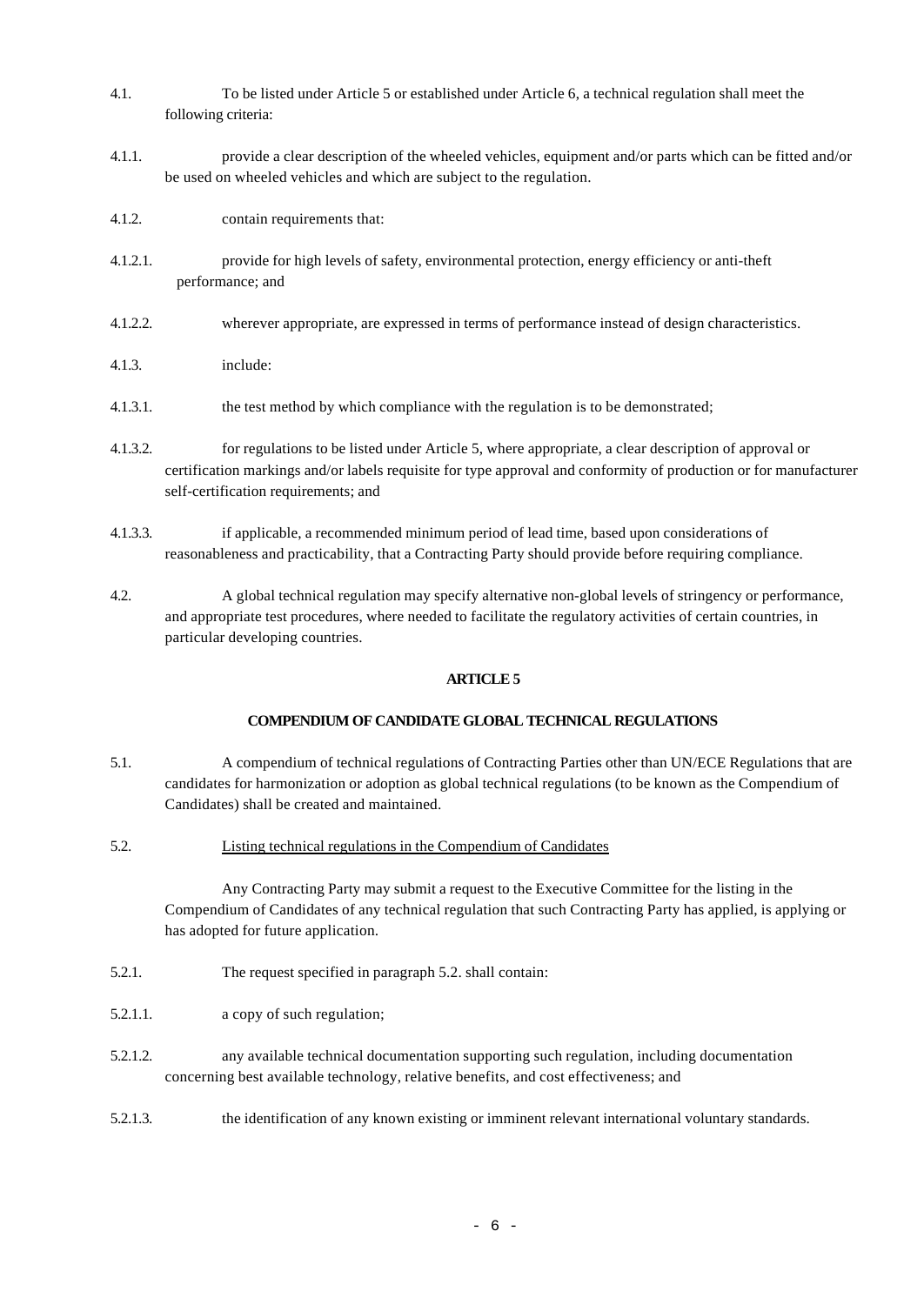- 5.2.2. The Executive Committee shall consider all requests that satisfy the requirements of Article 4 and paragraph 5.2.1. of this Article. The technical regulation shall be listed in the Compendium of Candidates if supported by an affirmative vote in accordance with paragraph 7.1. of Article 7 of Annex B. The documentation submitted with the request for that regulation shall be appended to the listed technical regulation.
- 5.2.3. The requested regulation shall be considered to be listed by the Secretary-General on the date on which it is supported by an affirmative vote under paragraph 5.2.2. of this Article.
- 5.3. Removing listed technical regulations from the Compendium of Candidates

A listed technical regulation shall be removed from the Compendium of Candidates either:

- 5.3.1. upon the establishment in the Global Registry of a global technical regulation embodying product requirements addressing the same elements of performance or design characteristics as the listed technical regulation;
- 5.3.2. at the end of the 5-year period following the regulation's listing under this Article, and at the end of each subsequent 5-year period, unless the Executive Committee reaffirms, by an affirmative vote in accordance with paragraph 7.1. of Article 7 of Annex B, the listing of the technical regulation in the Compendium of Candidates; or
- 5.3.3. in response to a written request from the Contracting Party at whose request the technical regulation was originally listed. Such request shall include the bases for the removal of the regulation.

## 5.4. Availability of documents

All documents considered by the Executive Committee under this Article shall be publicly available.

## **ARTICLE 6**

## **REGISTRY OF GLOBAL TECHNICAL REGULATIONS**

- 6.1. A registry shall be created and maintained for the global technical regulations developed and established under this Article. The registry shall be known as the Global Registry.
- 6.2. Establishing global technical regulations in the Global Registry through harmonization of existing regulations

A Contracting Party may submit a proposal to develop a harmonized global technical regulation concerning elements of performance or design characteristics addressed either by technical regulations listed in the Compendium of Candidates, or by any UN/ECE Regulations, or both.

- 6.2.1. The proposal specified in paragraph 6.2. shall contain:
- 6.2.1.1. an explanation of the objective of the proposed global technical regulation.
- 6.2.1.2. a narrative description or, if available, the draft text of the proposed global technical regulation;
- 6.2.1.3. available documentation that may facilitate the analysis of the issues to be addressed in the report required by paragraph 6.2.4.2.1. of this Article;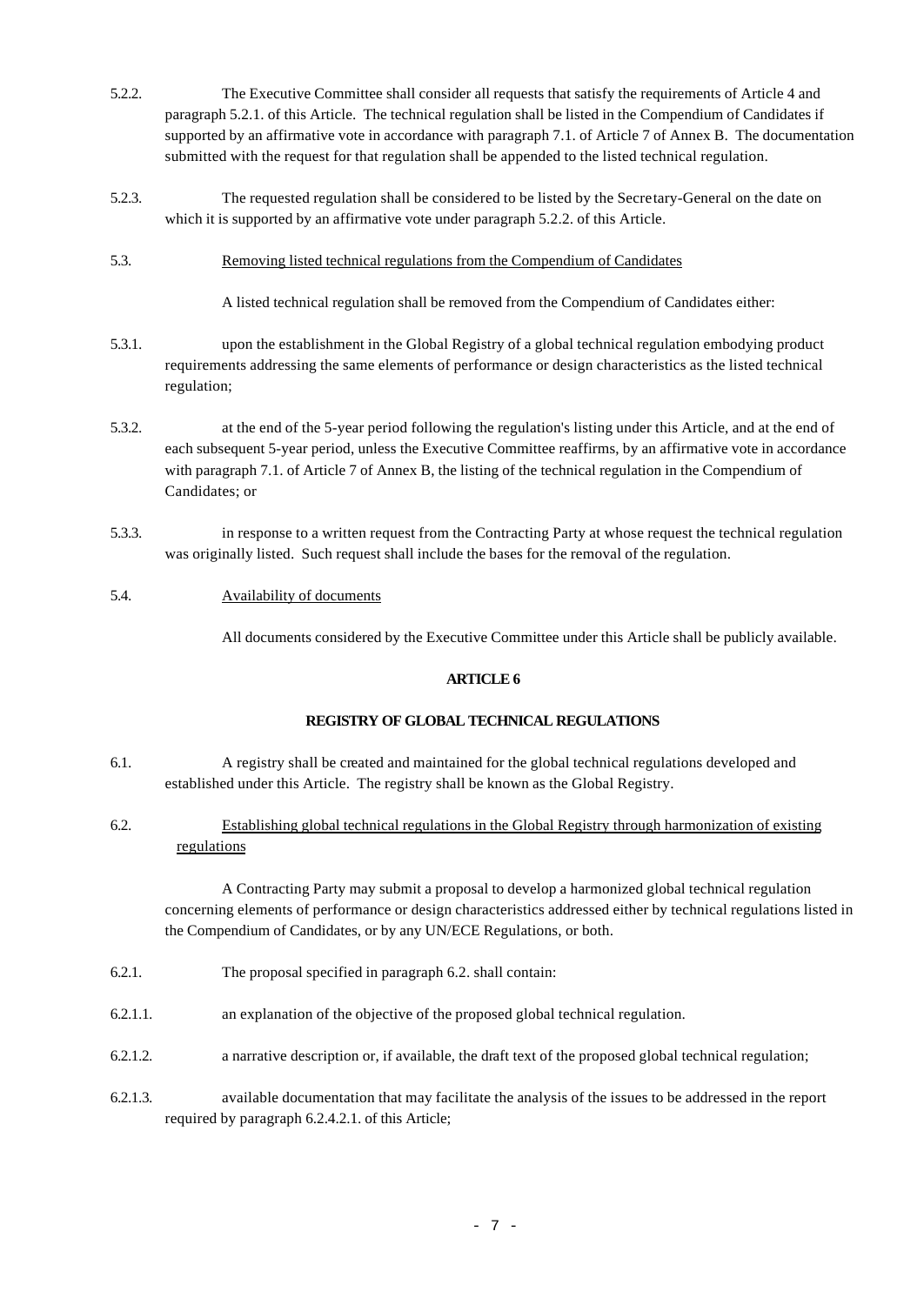- 6.2.1.4. a list of all technical regulations in the Compendium of Candidates, and any UN/ECE Regulations, that address the same elements of performance or design characteristics to be addressed by the proposed global technical regulation; and
- 6.2.1.5. the identification of any known existing relevant international voluntary standards.
- 6.2.2. Each proposal specified in paragraph 6.2.1. of this Article shall be submitted to the Executive Committee.
- 6.2.3. The Executive Committee shall not refer to any Working Party any proposal that it determines does not satisfy the requirements of Article 4 and paragraph 6.2.1. of this Article. It may refer all other proposals to an appropriate Working Party.
- 6.2.4. In response to a proposal referred to it for developing a global technical regulation through harmonization, the Working Party shall use transparent procedures to:
- 6.2.4.1. develop recommendations regarding a global technical regulation by:
- 6.2.4.1.1. giving consideration to the objective of the proposed global technical regulation and the need for establishing alternative levels of stringency or performance;
- 6.2.4.1.2. reviewing all technical regulations that are listed in the Compendium of Candidates, and any UN/ECE Regulations, that address the same elements of performance;
- 6.2.4.1.3. reviewing any documentation that is appended to the regulations specified in paragraph 6.2.4.1.2. of this Article;
- 6.2.4.1.4. reviewing any available assessments of functional equivalence relevant to the consideration of the proposed global technical regulation, including assessments of related standards;
- 6.2.4.1.5. verifying whether the global technical regulation under development satisfies the stated objective of the regulation and the criteria in Article 4; and
- 6.2.4.1.6. giving due consideration to the possibility of the technical regulation being established under the 1958 Agreement.
- 6.2.4.2. submit to the Executive Committee:
- 6.2.4.2.1. a written report that presents its recommendation regarding the global technical regulation, includes all technical data and information that were considered in the development of its recommendation, describes its consideration of the information specified in paragraph 6.2.4.1. of this Article, and sets forth the rationale for its recommendations, including an explanation for rejecting any alternative regulatory requirements and approaches considered; and
- 6.2.4.2.2. the text of any recommended global technical regulation.
- 6.2.5. The Executive Committee shall, using transparent procedures:
- 6.2.5.1. determine whether the recommendations regarding the global technical regulation, and the report are based upon a sufficient and thorough performance of the activities specified in paragraph 6.2.4.1. of this Article. If the Executive Committee determines that the recommendations, report and/or the text of the recommended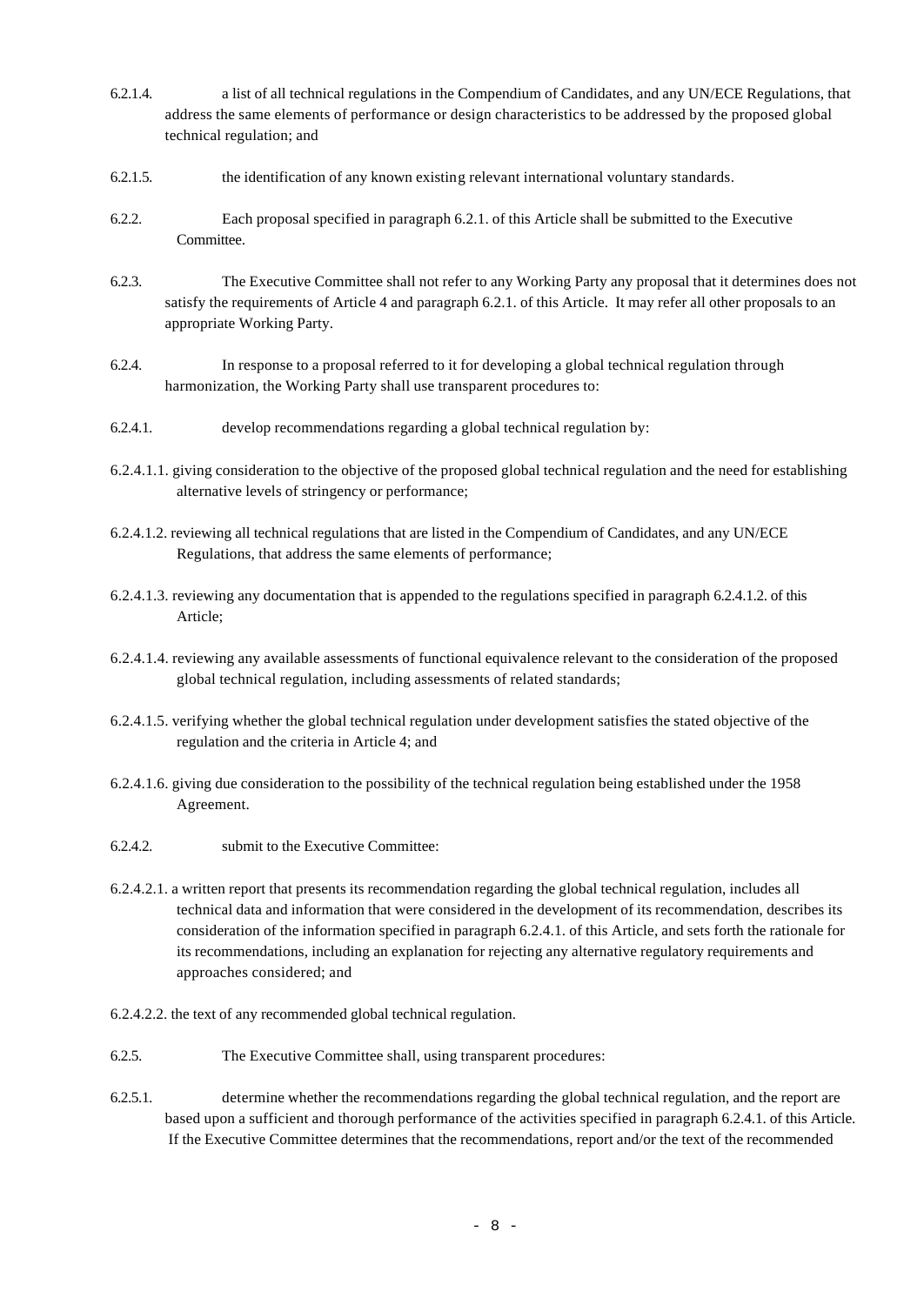global technical regulation, if any, are inadequate, it shall return the regulation and report to the Working Party for revision or additional work.

- 6.2.5.2. consider the establishment of a recommended global technical regulation in accordance with the procedures set forth in paragraph 7.2. of Article 7 of Annex B. A consensus vote by the Executive Committee in favour of the regulation shall establish the Regulation in the Global Registry.
- 6.2.6. The global technical regulation shall be considered to be established in the Global Registry on the date of the consensus vote by the Executive Committee in favour of the regulation.
- 6.2.7. The Secretariat shall, upon the establishment of a global technical regulation by the Executive Committee, append copies of all relevant documentation, including the proposal submitted pursuant to paragraph 6.2.1. of this Article and the recommendations and report required by paragraph 6.2.4.2.1. of this Article, to that regulation.

#### 6.3. Establishing new global technical regulations in the Global Registry

A Contracting Party may submit a proposal to develop a new global technical regulation concerning elements of performance or design characteristics not addressed by technical regulations in the Compendium of Candidates or UN/ECE Regulations.

- 6.3.1. The proposal specified in paragraph 6.3. shall contain:
- 6.3.1.1. an explanation of the objective of the proposed new global technical regulation, based on objective data to the extent possible;
- 6.3.1.2. a narrative description or, if available, the draft text of the proposed new global technical regulation;
- 6.3.1.3. any available documentation that may facilitate the analysis of the issues to be addressed in the report required by paragraph 6.3.4.2.1. of this Article; and
- 6.3.1.4. the identification of any known existing relevant international voluntary standards.
- 6.3.2. Each proposal specified in paragraph 6.3.1. of this Article shall be submitted to the Executive Committee.
- 6.3.3. The Executive Committee shall not refer to any Working Party any proposal that it determines does not satisfy the requirements of Article 4 and paragraph 6.3.1. of this Article. It may refer all other proposals to an appropriate Working Party.
- 6.3.4. In response to a proposal referred to it for developing a new global technical regulation, the Working Party shall use transparent procedures to:
- 6.3.4.1. develop recommendations regarding a new global technical regulation by:
- 6.3.4.1.1. giving consideration to the objective of the proposed new global technical regulation and the need for establishing alternative levels of stringency or performance;
- 6.3.4.1.2. considering technical feasibility;
- 6.3.4.1.3. considering economic feasibility;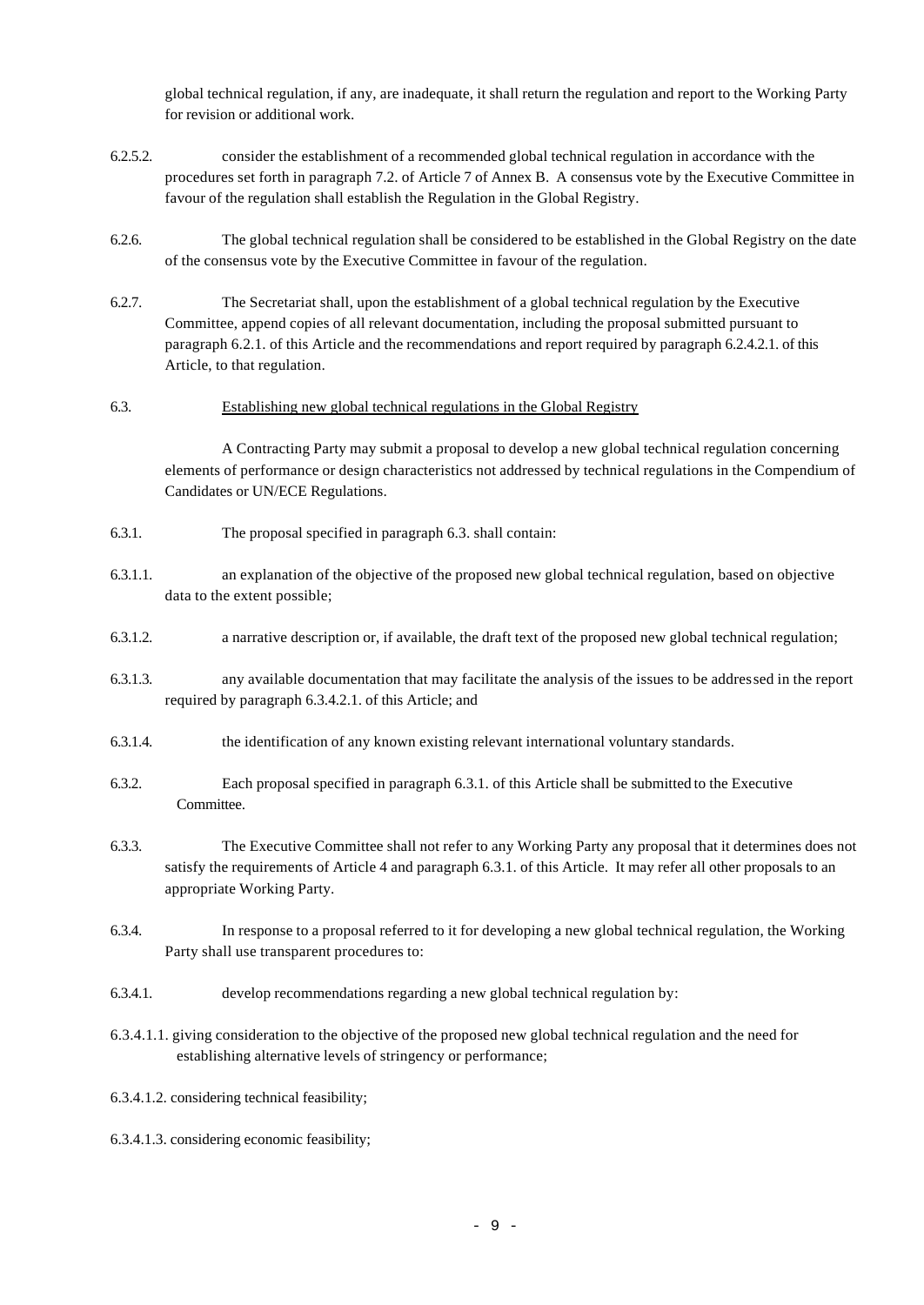6.3.4.1.4. examining benefits, including those of any alternative regulatory requirements and approaches considered;

- 6.3.4.1.5. comparing potential cost effectiveness of the recommended regulation to that of the alternative regulatory requirements and approaches considered;
- 6.3.4.1.6. verifying whether the new global technical regulation under development satisfies the stated objective of the Regulation and the criteria in Article 4; and
- 6.3.4.1.7. giving due consideration to the possibility of the technical regulation being established under the 1958 Agreement.
- 6.3.4.2. submit to the Executive Committee:
- 6.3.4.2.1. a written report that presents its recommendation regarding the new global technical regulation, includes all technical data and information that were considered in the development of its recommendation, describes its consideration of the information specified in paragraph 6.3.4.1. of this Article, and sets forth the rationale for its recommendations, including an explanation for rejecting any alternative regulatory requirements and approaches considered; and
- 6.3.4.2.2. the text of any recommended new global technical regulation.
- 6.3.5. The Executive Committee shall, using transparent procedures:
- 6.3.5.1. determine whether the recommendations regarding the new global technical regulation and the report are based upon a sufficient and thorough performance of the activities specified in paragraph 6.3.4.1. of this Article. If the Executive Committee determines that the recommendations, report and/or the text of the recommended new global technical regulation, if any, are inadequate, it shall return the regulation and report to the Working Party for revision or additional work.
- 6.3.5.2. consider the establishment of a recommended new global technical regulation in accordance with the procedures set forth in paragraph 7.2. of Article 7 of Annex B. A consensus vote by the Executive Committee in favour of the regulation shall establish the Regulation in the Global Registry.
- 6.3.6. The global technical regulation shall be considered to be established in the Global Registry on the date of the consensus vote by the Executive Committee in favour of the regulation.
- 6.3.7. The Secretariat shall, upon the establishment of a new global technical regulation by the Executive Committee, append copies of all relevant documentation, including the proposal submitted pursuant to paragraph 6.3.1. of this Article and the recommendations and report required by paragraph 6.3.4.2.1. of this Article, to that Regulation.

## 6.4. Amending established global technical regulations

The process for amending any global technical regulation established in the Global Registry under this Article shall be the procedures specified in paragraph 6.3. of this Article for establishing a new global technical regulation in the Global Registry.

#### 6.5. Availability of documents

All documents considered or generated by the Working Party in recommending global technical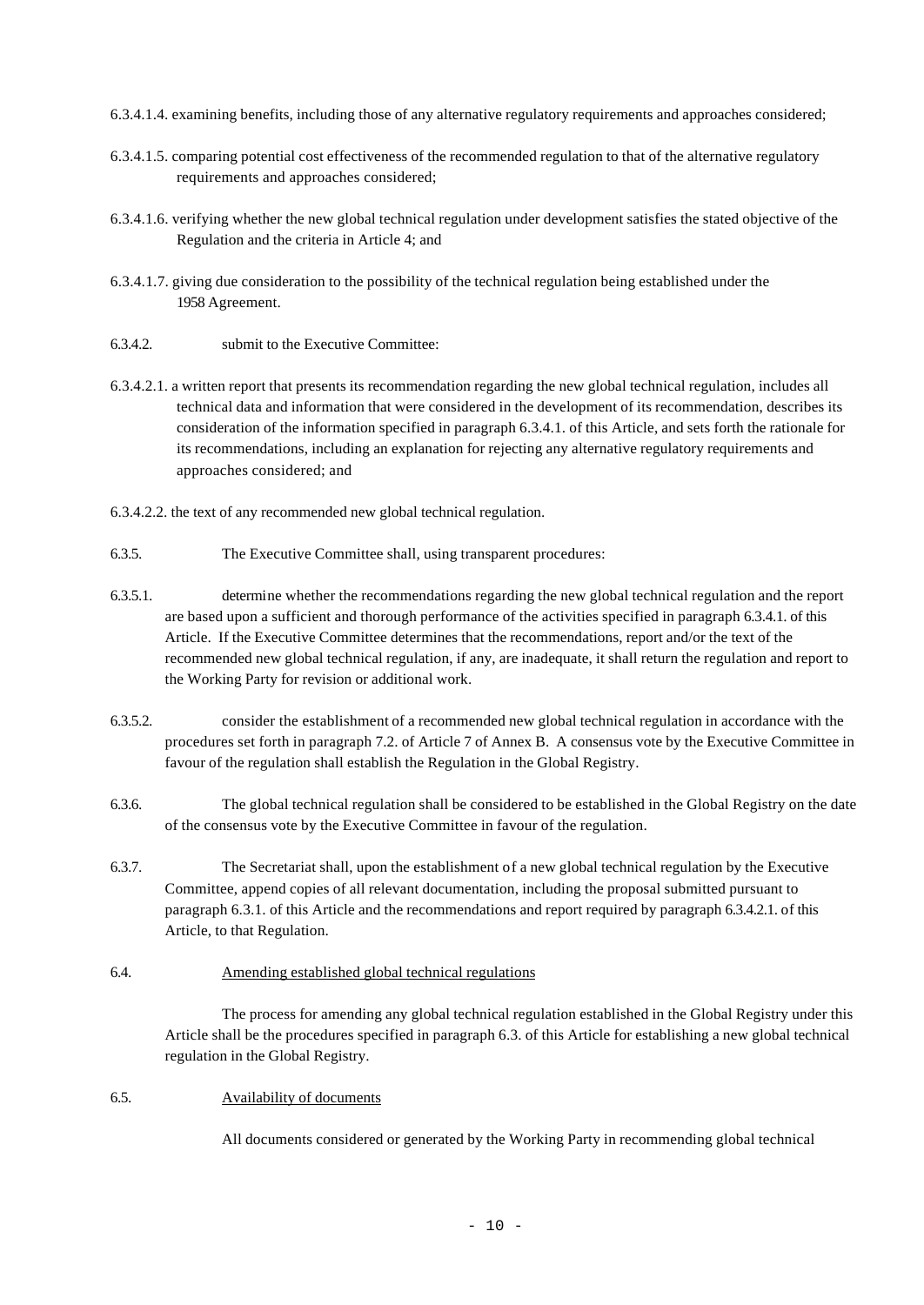regulations under this Article shall be publicly available.

## **ARTICLE 7**

## **ADOPTION, AND NOTIFICATION OF APPLICATION, OF ESTABLISHED GLOBAL TECHNICAL REGULATIONS**

- 7.1. A Contracting Party that votes in favour of establishing a global technical regulation under Article 6 of this Agreement shall be obligated to submit the technical Regulation to the process used by that Contracting Party to adopt such a technical Regulation into its own laws or regulations and shall seek to make a final decision expeditiously.
- 7.2. A Contracting Party that adopts an established global technical regulation into its own laws or regulations shall notify the Secretary-General in writing of the date on which it will begin applying that Regulation. The notification shall be provided within 60 days after its decision to adopt the Regulation. If the established global technical regulation contains more than one level of stringency or performance, the notification shall specify which of those levels of stringency or performance is selected by the Contracting Party.
- 7.3. A Contracting Party that is specified in paragraph 7.1. of this Article and that decides not to adopt the established global technical regulation into its own laws or regulations, shall notify the Secretary-General in writing of its decision and the basis for its decision. The notification shall be provided within sixty (60) days after its decision.
- 7.4. A Contracting Party that is specified in paragraph 7.1. of this Article and that has not, by the end of the one-year period after the date of the establishment of the Regulation in the Global Registry, either adopted that technical regulation or decided not to adopt the Regulation into its own laws or regulations, shall provide a report on the status of the Regulation in its domestic process. A status report shall be submitted for each subsequent one-year period if neither of those actions has been taken by the end of that period. Each report required by this paragraph shall: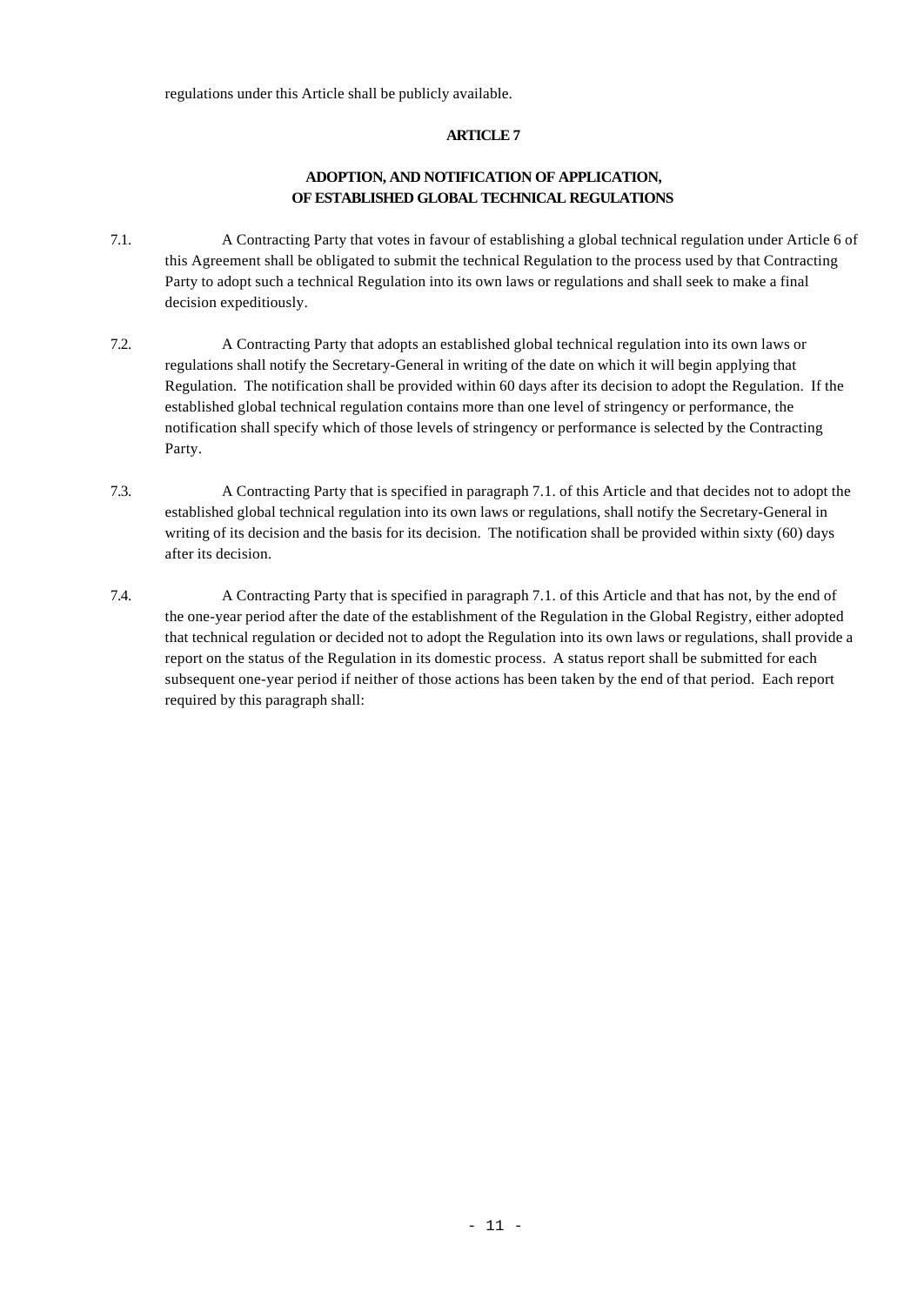- 7.4.1 include a description of the steps taken during the past year to submit the Regulation and make a final decision and an indication of the anticipated date of such a decision; and
- 7.4.2. be submitted to the Secretary-General not later than 60 days after the end of the one-year period for which the report is submitted.
- 7.5. A Contracting Party that accepts products that comply with an established global technical regulation without adopting that Regulation into its own laws or regulations shall notify the Secretary-General in writing of the date on which it began to accept such products. The Contracting Party shall provide the notification within sixty (60) days after the beginning of such acceptance. If the established global technical regulation contains more than one level of stringency or performance, the notification shall specify which of those levels of stringency or performance is selected by the Contracting Party.
- 7.6. A Contracting Party that has adopted into its own laws or regulations an established global technical regulation may decide to rescind or amend the adopted Regulation. Prior to making that decision, the Contracting Party shall notify the Secretary-General in writing of its intent and the reasons for considering that action. This notice provision shall also apply to a Contracting Party that has accepted products under paragraph 7.5. and that intends to cease accepting such products. The Contracting Party shall notify the Secretary-General of its decision to adopt any amended or new regulation within 60 days after that decision. Upon request, the Contracting Party shall promptly provide copies of such amended or new regulation to other Contracting Parties.

#### **ISSUE RESOLUTION**

- 8.1. Questions concerning the provisions of an established global technical regulation shall be referred to the Executive Committee for resolution.
- 8.2. Issues between two or more Contracting Parties concerning the interpretation or application of this Agreement shall, so far as possible, be resolved through consultation or negotiation between or among them. Where this process fails to resolve the issues, the Contracting Parties concerned may agree to request the Executive Committee to resolve the issue as provided in paragraph 7.3. of Article 7 of Annex B.

#### **ARTICLE 9**

## **BECOMING A CONTRACTING PARTY**

- 9.1. Countries and regional economic integration organizations specified in Article 2 may become Contracting Parties to this Agreement by either:
- 9.1.1. signature without reservation as to ratification, acceptance or approval;
- 9.1.2. signature subject to ratification, acceptance or approval, followed by ratification, acceptance or approval;
- 9.1.3. acceptance; or
- 9.1.4 accession
- 9.2. The instrument of ratification, acceptance, approval or accession shall be deposited with the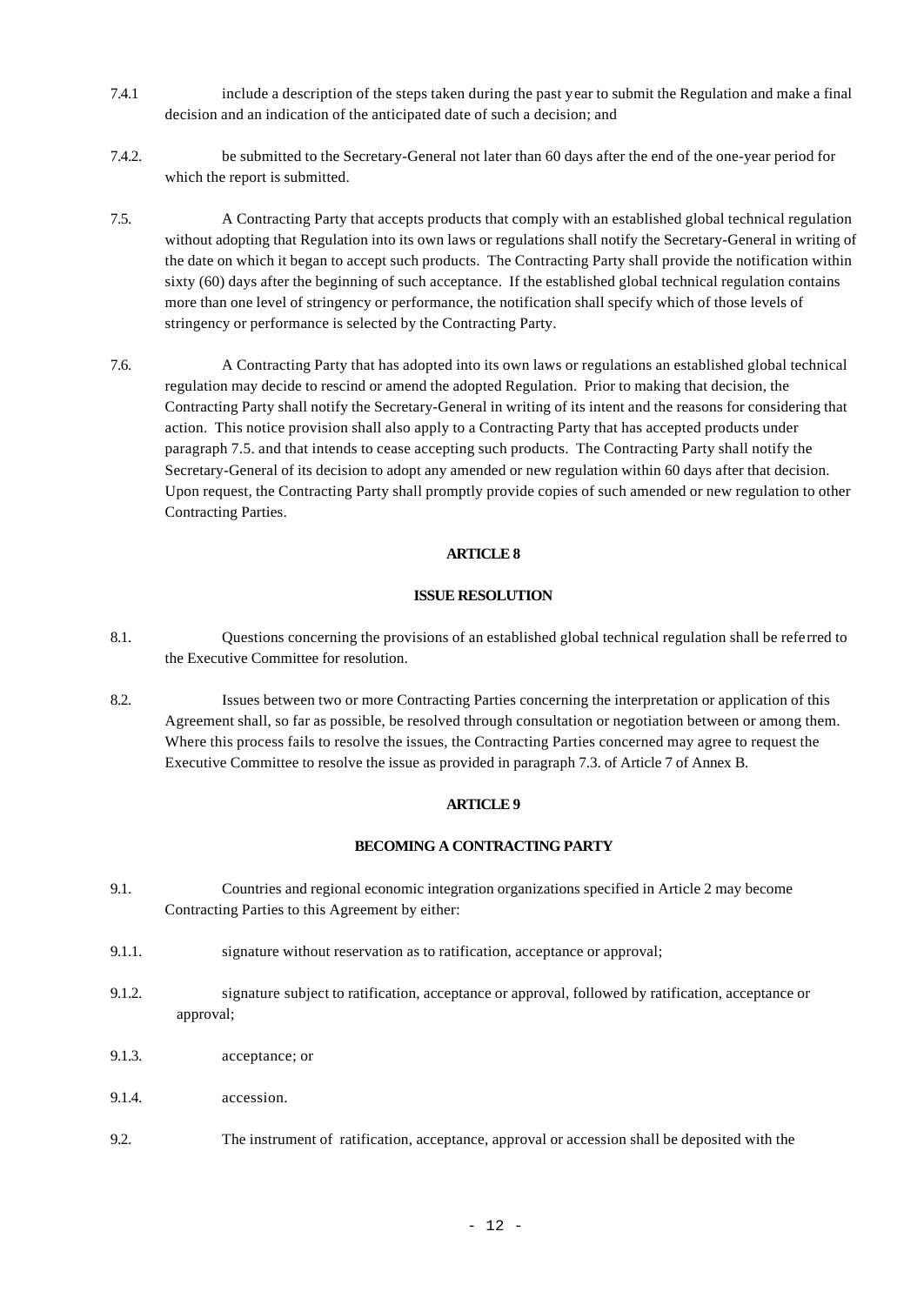Secretary-General.

- 9.3 Upon becoming a Contracting Party:
- 9.3.1. after this Agreement has entered into force, each country or regional integration organization shall give notification in accordance with Article 7 as to which, if any, global technical regulation(s) established pursuant to Article 6 it will adopt, and as to any decision to accept products that comply with any of those global technical regulations, without adopting those Regulations into its own laws or regulations. If the established global technical regulation contains more than one level of stringency or performance, the notification shall specify which of those levels of stringency or performance is adopted or accepted by the Contracting Party.
- 9.3.2. each regional economic integration organization shall declare in matters within its competence that its Member States have transferred powers in fields covered by this Agreement, including the power to make binding decisions on their Member States.
- 9.4. Regional economic integration organizations that are Contracting Parties shall cease being Contracting Parties when they lose the powers declared in accordance with paragraph 9.3.2. of this Article and shall inform the Secretary-General thereof.

#### **ARTICLE 10**

## **SIGNATURE**

- 10.1. This Agreement shall be open for signature beginning 25 June 1998.
- 10.2. This Agreement shall remain open for signature until its entry into force.

## **ARTICLE 11**

## **ENTRY INTO FORCE**

- 11.1. This Agreement and its Annexes, which constitute integral parts of the Agreement, shall enter into force on the thirtieth (30) day following the date on which a minimum of five (5) countries and/or regional economic integration organizations have become Contracting Parties pursuant to Article 9. This minimum of five (5) must include the European Community, Japan, and the United States of America.
- 11.2. If, however, paragraph 11.1 of this Article is not satisfied fifteen (15) months after the date specified in paragraph 10.1., then this Agreement and its Annexes, which constitute integral parts of the Agreement, shall enter into force on the thirtieth (30) day following the date on which a minimum of eight (8) countries and/or regional economic integration organizations have become Contracting Parties pursuant to Article 9. Such date of entry into force shall not be earlier than sixteen (16) months after the date specified in paragraph 10.1. At least one (1) of these eight (8) must be either the European Community, Japan or the United States of America.
- 11.3. For any country or regional economic integration organization that becomes a Contracting Party to the Agreement after its entry into force, this Agreement shall enter into force sixty (60) days after the date that such country or regional economic integration organization deposits its instrument of ratification, acceptance, approval or accession.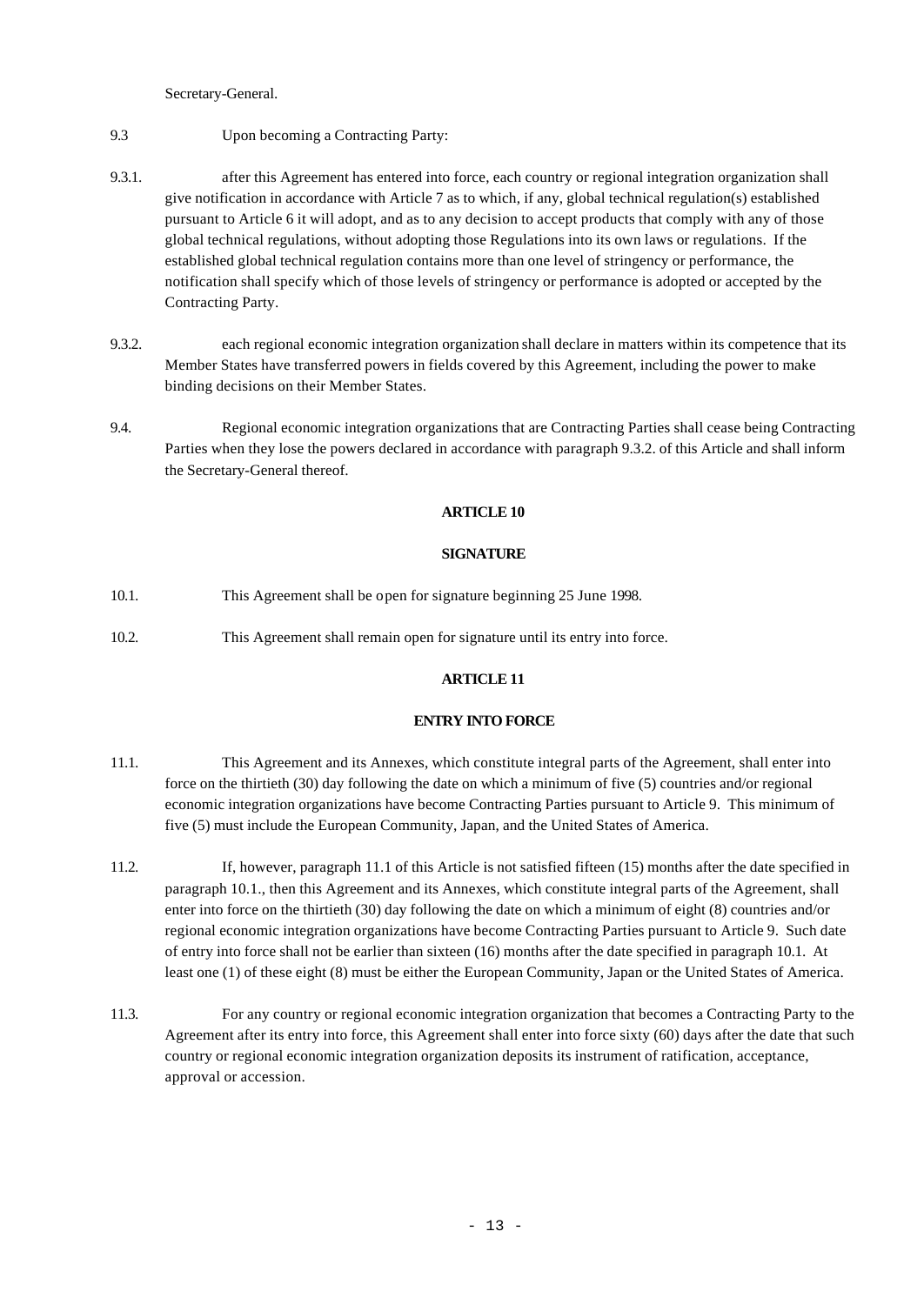#### **WITHDRAWAL FROM AGREEMENT**

- 12.1. A Contracting Party may withdraw from this Agreement by notifying the Secretary-General in writing.
- 12.2. Withdrawal from this Agreement by any Contracting Party shall take effect one year after the date on which the Secretary-General receives notification pursuant to paragraph 12.1. of this Article.

## **ARTICLE 13**

#### **AMENDMENT OF AGREEMENT**

- 13.1. A Contracting Party may propose amendments to this Agreement and the Annexes to this Agreement. Proposed amendments shall be submitted to the Secretary-General, who shall transmit them to all Contracting Parties.
- 13.2. A proposed amendment transmitted in accordance with paragraph 13.1. of this Article shall be considered by the Executive Committee at its next scheduled meeting.
- 13.3. If there is a consensus vote in favour of the amendment by the Contracting Parties present and voting, it shall be communicated by the Executive Committee to the Secretary-General who shall then circulate the amendment to all Contracting Parties.
- 13.4. An amendment circulated under paragraph 13.3. of this Article shall be deemed to be accepted by all Contracting Parties if no Contracting Party expresses an objection within a period of six (6) months after the date of such circulation. If no such objection has been expressed, the amendment shall enter into force for all Contracting Parties three (3) months after the expiry of the period of the six (6) months referred in this paragraph.
- 13.5 The Secretary-General shall, as soon as possible, notify all Contracting Parties whether an objection to the proposed amendment has been expressed. If such objection has been expressed, the amendment shall be deemed not to have been accepted, and shall be of no effect whatever.

#### **ARTICLE 14**

#### **DEPOSITARY**

The Depositary of this Agreement shall be the Secretary-General of the United Nations. In addition to other depositary functions, the Secretary-General shall, as soon as possible, notify the Contracting Parties of:

- 14.1. the listing or removing of technical regulations under Article 5.
- 14.2. the establishing or amending of global technical regulations under Article 6.
- 14.3. notifications received in accordance with Article 7.
- 14.4. signatures, acceptances, and accessions in accordance with Articles 9 and 10.
- 14.5. notifications received in accordance with Article 9.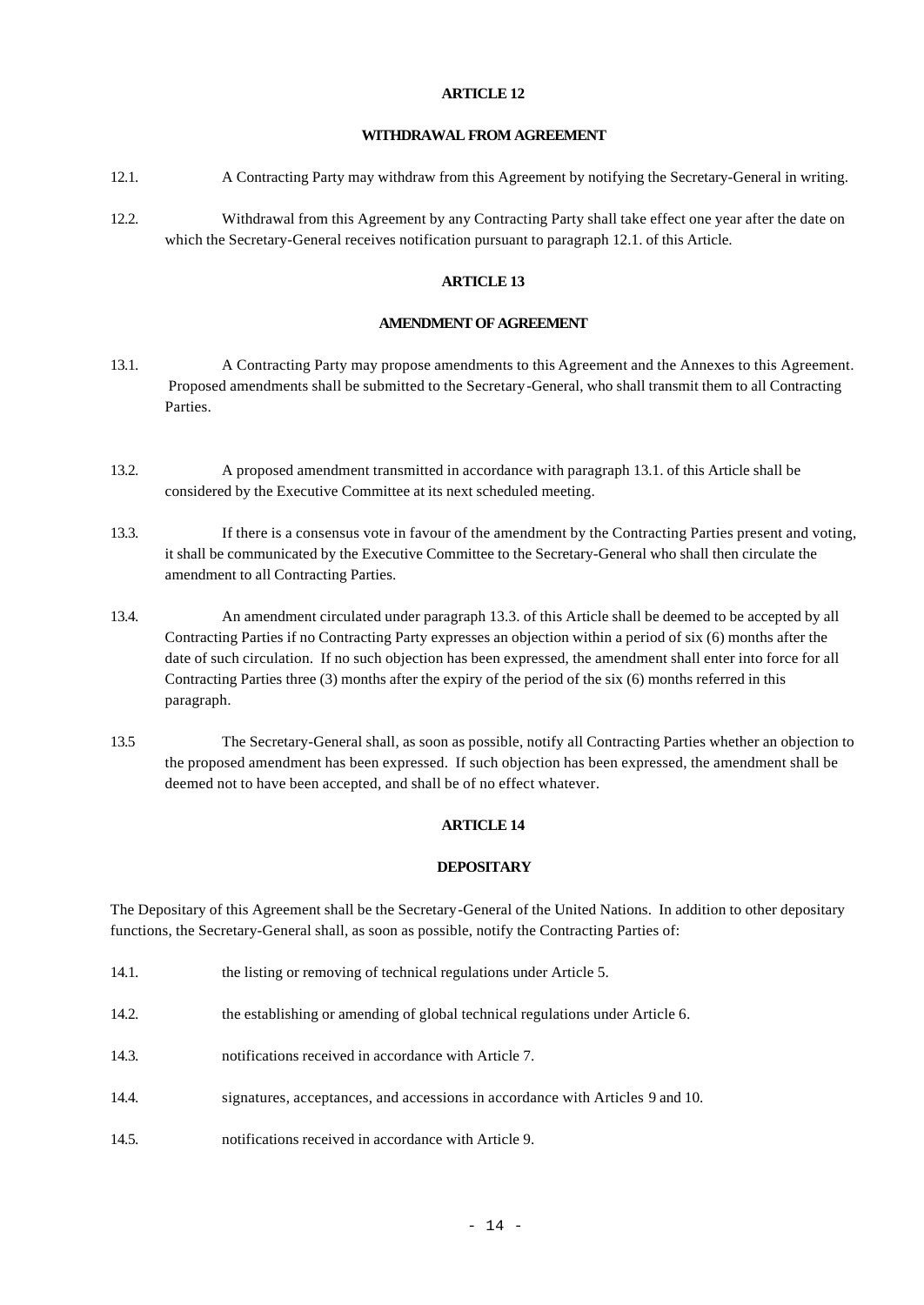- 14.6. the dates on which this Agreement shall enter into force for Contracting Parties in accordance with Article 11.
- 14.7. notifications of withdrawal from this Agreement received in accordance with Article 12.
- 14.8. the date of entry into force of any amendment to this Agreement in accordance with Article 13.
- 14.9. notifications received in accordance with Article 15 regarding territories.

#### **EXTENSION OF AGREEMENT TO TERRITORIES**

- 15.1. This Agreement shall extend to any territory or territories of a Contracting Party for whose international relations such Contracting Party is responsible, unless the Contracting Party otherwise specifies, prior to entry into force of the agreement for that Contracting Party.
- 15.2. Any Contracting Party may denounce this Agreement separately for any such territory or territories in accordance with Article 12.

#### **ARTICLE 16**

## **SECRETARIAT**

The Secretariat of this Agreement shall be the Executive Secretary of the UN/ECE. The Executive Secretary shall carry out the following secretariat functions:

- 16.1. prepare the meetings of the Executive Committee and the Working Parties;
- 16.2. transmit to the Contracting Parties reports and other information received in accordance with the provisions of this Agreement; and
- 16.3. discharge the functions assigned by the Executive Committee.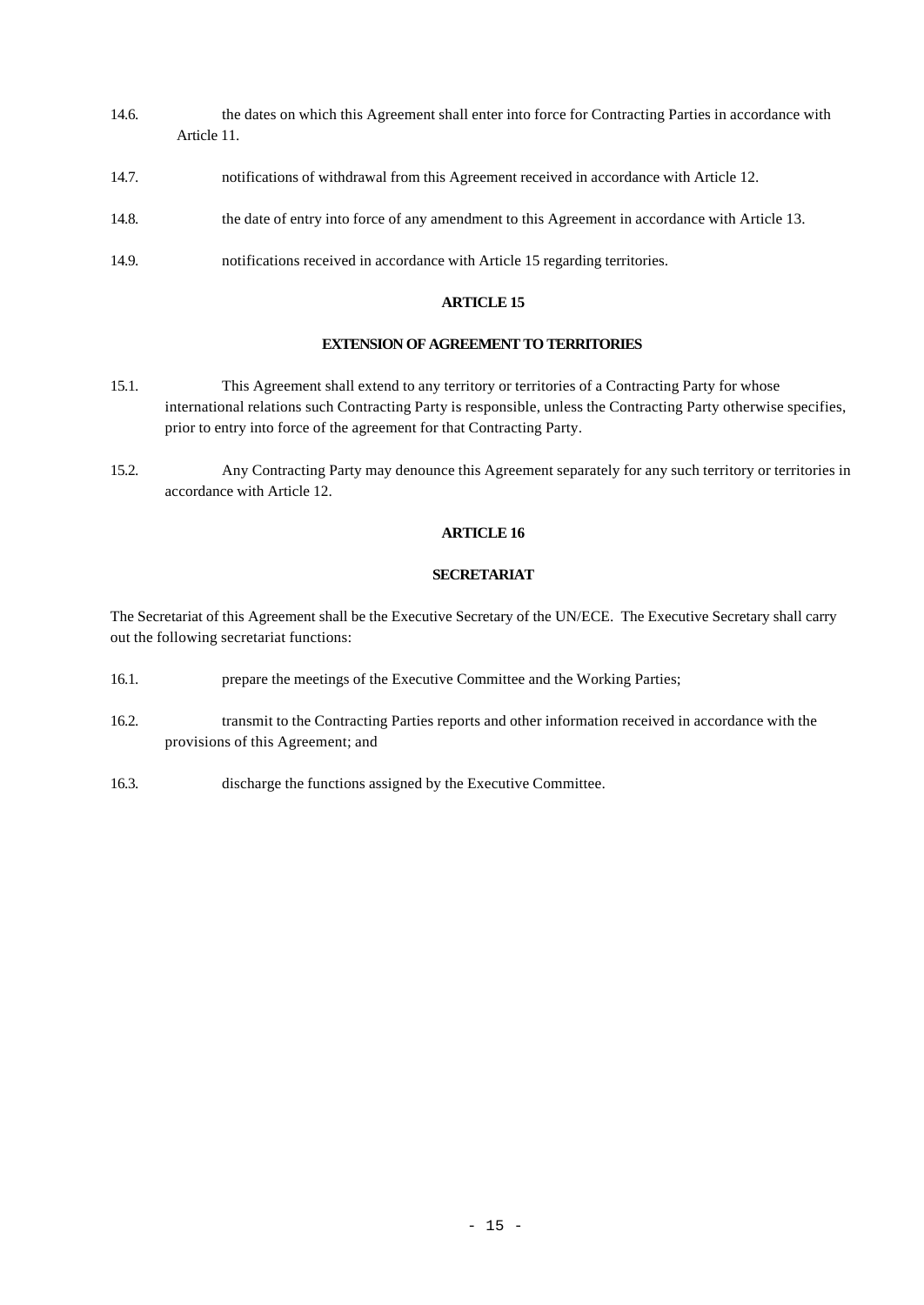#### **Annex A**

## **Definitions**

For the purposes of this Agreement, the following definitions shall apply:

- 1. With regard to the global technical regulations developed under this Agreement, the term "accept" means the action by a Contracting Party of allowing the entry of products that comply with a global technical regulation into its market without having adopted that global technical regulation into its respective laws and regulations.
- 2. With regard to the global technical regulations developed under this Agreement, the term "adopt" means the promulgation of a global technical regulation into the laws and regulations of a Contracting Party.
- 3. With regard to the global technical regulations developed under this Agreement, the term "apply" means the action of requiring compliance with a global technical regulation by a Contracting Party as of a certain date; in other words, the effective date of the regulation within a Contracting Party's jurisdiction.
- 4. The term "Article" means an article of this Agreement.
- 5. The term "consensus vote" means a vote on a matter in which no Contracting Party present and voting objects to the matter in accordance with paragraph 7.2. of Article 7 of Annex B.
- 6. The term "Contracting Party" means any country, or regional economic integration organization, that is a Contracting Party to this Agreement.
- 7. The term "equipment and parts which can be fitted and/or be used on wheeled vehicles" means equipment or parts whose characteristics have a bearing on safety, environmental protection, energy efficiency, or anti-theft performance. Such equipment and parts include, but are not limited to, exhaust systems, tyres, engines, acoustic shields, anti-theft alarms, warning devices, and child restraint systems.
- 8. The term "established global technical regulation" means a global technical regulation that has been placed on the Global Registry in accordance with this Agreement.
- 9. The term "listed technical regulation" means a national or regional technical regulation that has been placed on the Compendium of Candidates in accordance with this Agreement.
- 10. The term "manufacturer self-certification" means a Contracting Party's legal requirement that a manufacturer of wheeled vehicles, equipment and/or parts which can be fitted and/or be used on wheeled vehicles must certify that each vehicle, item of equipment or part that the manufacturer introduces into commerce satisfies specific technical requirements.
- 11. The term "regional economic integration organization" means an organization which is constituted by, and composed of, sovereign countries, and which has competence in respect of matters covered by this Agreement, including the authority to make decisions binding on all of its Member Countries in respect of those matters.
- 12. The term "Secretary-General" means the Secretary-General of the United Nations.
- 13. The term "transparent procedures" means procedures designed to promote the public awareness of and participation in the regulatory development process under this Agreement. They shall include the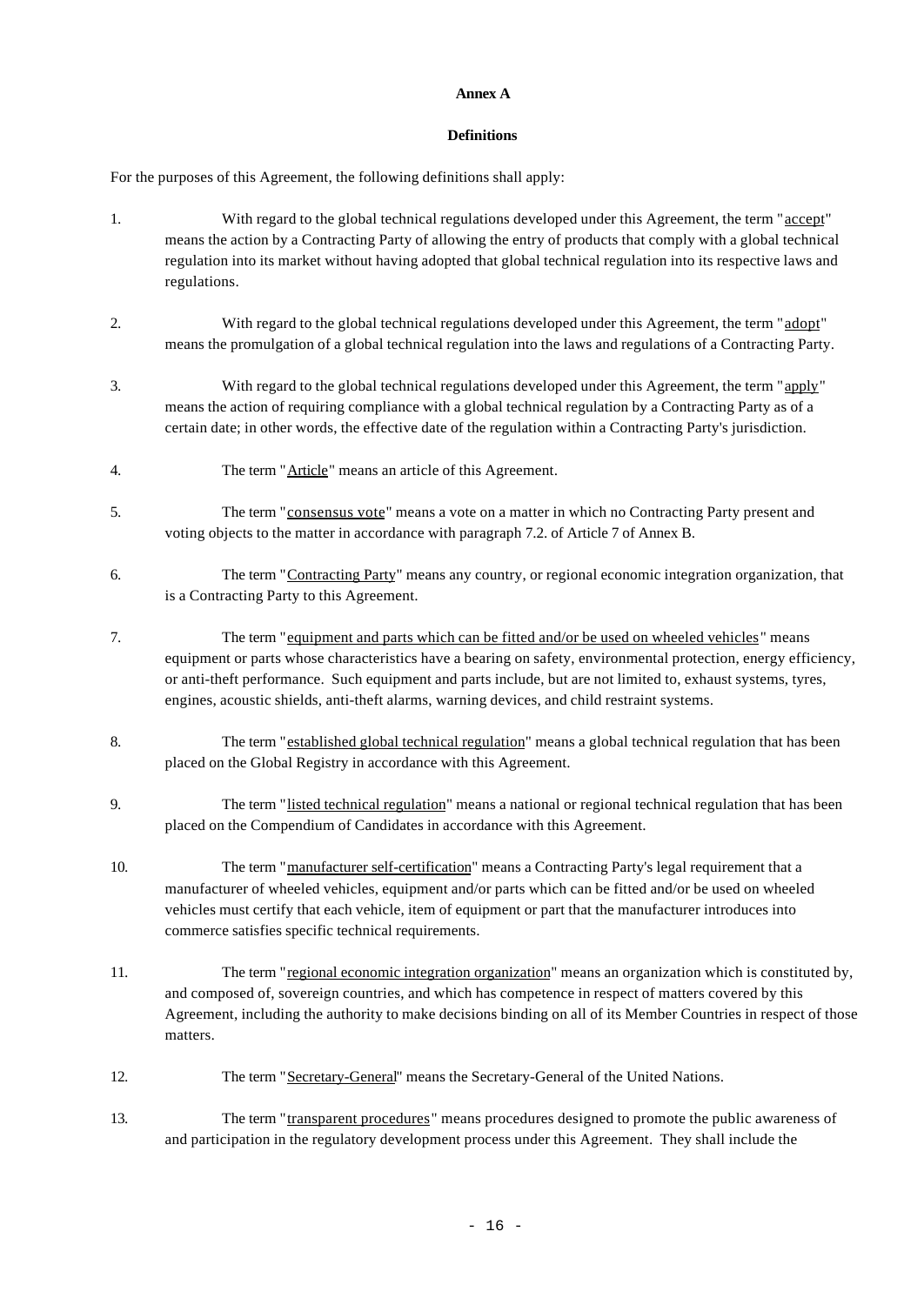publication of:

- (1) notices of meetings of the Working Parties and of the Executive Committee; and
- (2) working and final documents.

They shall also include the opportunity to have views and arguments represented at:

(1) meetings of Working Parties through organizations granted consultative status; and

(2) meetings of Working Parties and of the Executive Committee through pre-meeting consulting with representatives of Contracting Parties.

- 14. The term "type approval" means written approval of a Contracting Party (or competent authority designated by a Contracting Party) that a vehicle and/or any item of equipment and/or part that can be fitted and/or be used on a vehicle, satisfies specific technical requirements, and is used as a precondition to the introduction of the vehicle, equipment or part into commerce.
- 15. The term "UN/ECE Regulations" means United Nations/Economic Commission for Europe Regulations adopted under the 1958 Agreement.
- 16. The term "Working Party" means a specialized technical subsidiary body under the ECE whose function is to develop recommendations regarding the establishment of harmonized or new global technical regulations for inclusion in the Global Registry and to consider amendments to the global technical regulations established in the Global Registry.
- 17. The term "1958 Agreement" means the Agreement concerning the Adoption of Uniform Technical Prescriptions for Wheeled Vehicles, Equipment and Parts which can be fitted and/or be used on Wheeled Vehicles and the Conditions for Reciprocal Recognition of Approvals Granted on the Basis of these Prescriptions.

 $-$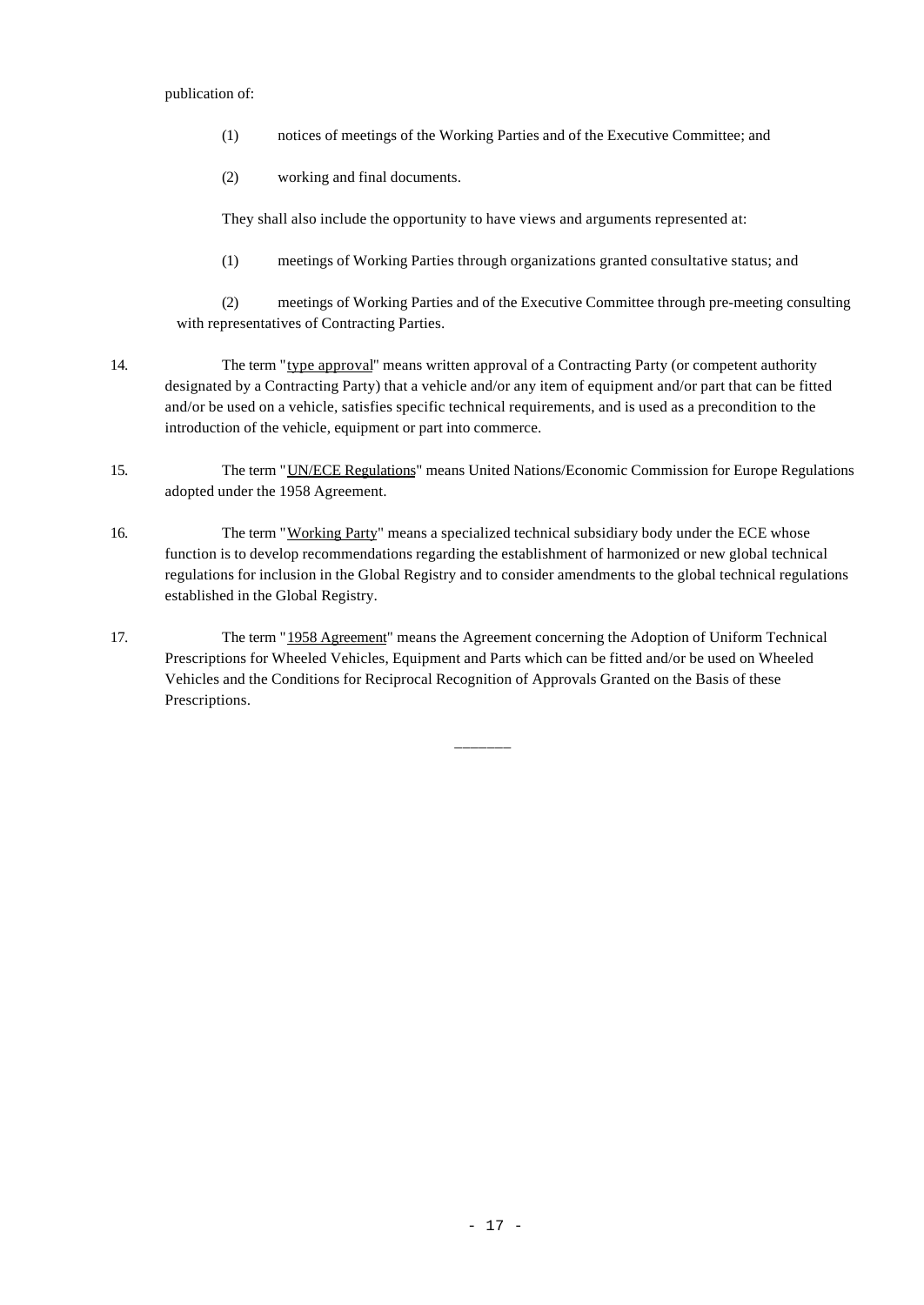#### **Annex B**

#### **COMPOSITION AND RULES OF PROCEDURE OF THE EXECUTIVE COMMITTEE**

## **Article 1**

Membership in the Executive Committee shall be limited to Contracting Parties.

## **Article 2**

All Contracting Parties shall be members of the Executive Committee.

#### **Article 3**

- 3.1. Except as provided in paragraph 3.2. of this Article, each Contracting Party shall have one vote.
- 3.2. If a regional economic integration organization and one or more of its Member States are Contracting Parties to this Agreement, the regional economic integration organization shall, in matters within its competence, exercise its right to vote with a number of votes equal to the number of its Member States that are Contracting Parties to this Agreement. Such an organization shall not exercise its right to vote if any of its Member States exercises its right, and vice versa.

#### **Article 4**

In order to cast its own vote, a Contracting Party shall be present. A Contracting Party need not be present for the casting of a vote by its regional economic integration organization.

## **Article 5**

- 5.1. A quorum consisting of not less than half of all the Contracting Parties shall be present for the taking of a vote.
- 5.2. For purposes of determining a quorum under this Article, and determining the number of Contracting Parties needed to constitute one-third of the Contracting Parties present and voting under paragraph 7.1. of Article 7 of this Annex, a regional economic integration organization and its Member States shall be counted as one Contracting Party.

#### **Article 6**

- 6.1. The Executive Committee shall, at its first session each calendar year, elect a Chairman and Vice-Chairman from its membership. The Chairman and Vice-Chairman shall be elected by a two-thirds affirmative vote of all Contracting Parties present and voting.
- 6.2. Neither the Chairman, nor the Vice-Chairman, shall come from the same Contracting Party more than two years in succession. In any year, the Chairman and Vice-Chairman shall not come from the same Contracting Party.